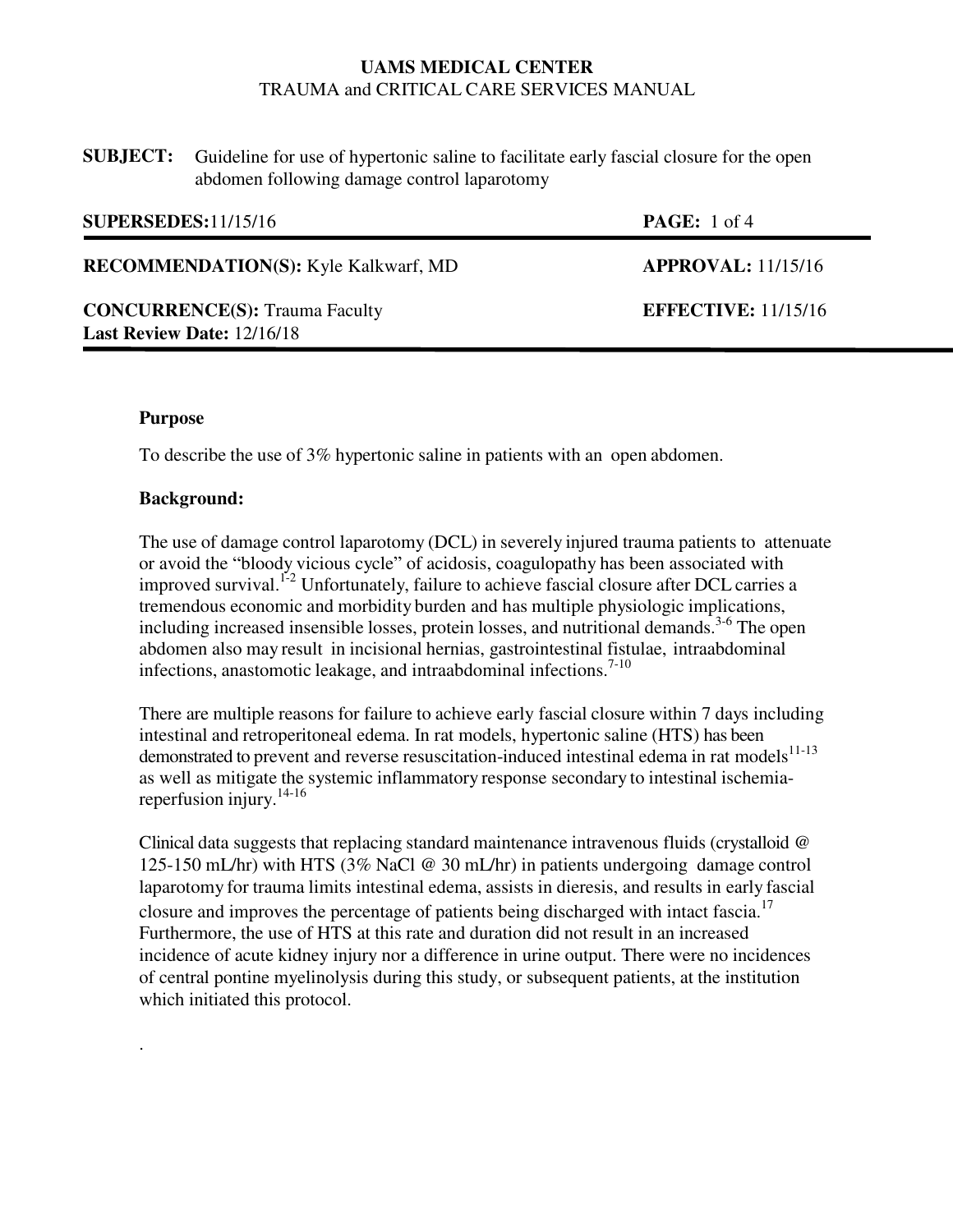| <b>SUBJECT:</b> Guideline for use of hypertonic saline to facilitate early fascial closure for the open |
|---------------------------------------------------------------------------------------------------------|
| abdomen following damage control laparotomy                                                             |

| <b>SUPERSEDES:</b> 11/15/16                                                | <b>PAGE:</b> $2 \text{ of } 4$ |
|----------------------------------------------------------------------------|--------------------------------|
| <b>RECOMMENDATION(S):</b> Kyle Kalkwarf, MD                                | <b>APPROVAL:</b> 11/15/16      |
| <b>CONCURRENCE(S): Trauma Faculty</b><br><b>Last Review Date: 12/16/18</b> | <b>EFFECTIVE: 11/15/16</b>     |

### **Indications:**

Patients who arrive to the SICU with an open abdomen after DCL.

#### **Contraindications:**

• Serum sodium >160 mEq/L

#### **Dosing:**

- 1. 3% normal saline is infused at a rate of 30 cc/hr by central venous catheter.
- 2. This is the patient's maintenance intravenous fluids and should not be titrated.
- 3. Resuscitation with crystalloid, colloid, or blood products should continue to be provided as dictated by the patient's clinical picture.
- 4. HTS is discontinued as maintenance fluid replacement once the fascia is closed or 72 hours after initiation, whichever comes first.
- 5. If a patient is moderately hyponatremic (Na <129), sodium levels should be checked every 8 hours to ensure that correction does not occur faster than 0.5 mEq/L/hr (4 mEq/L over 8 hours)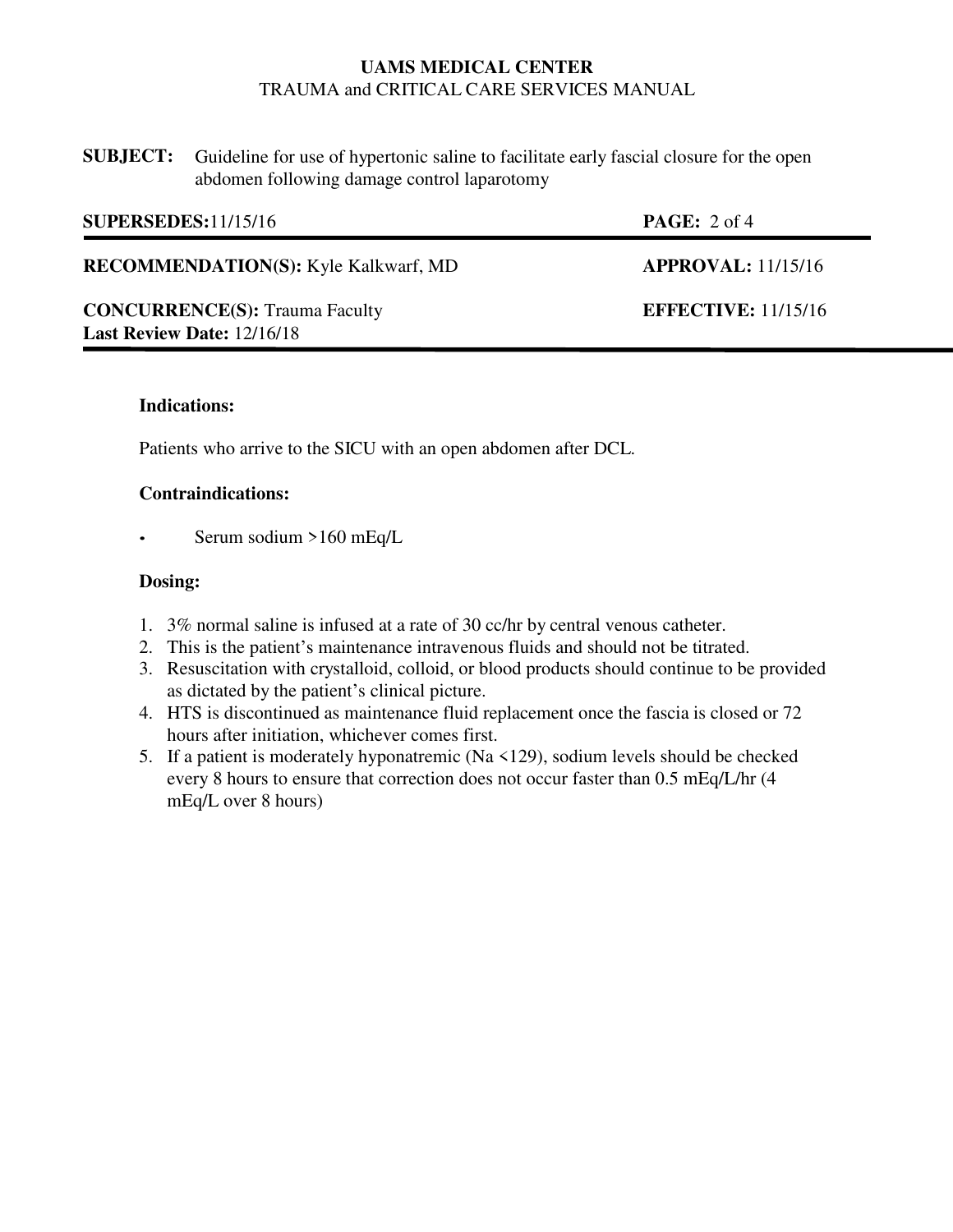| <b>SUBJECT:</b> Guideline for use of hypertonic saline to facilitate early fascial closure for the open |
|---------------------------------------------------------------------------------------------------------|
| abdomen following damage control laparotomy                                                             |

| <b>SUPERSEDES:</b> 11/15/16                                                | <b>PAGE:</b> $3$ of 4      |
|----------------------------------------------------------------------------|----------------------------|
| <b>RECOMMENDATION(S):</b> Kyle Kalkwarf, MD                                | <b>APPROVAL:</b> 11/15/16  |
| <b>CONCURRENCE(S): Trauma Faculty</b><br><b>Last Review Date: 12/16/18</b> | <b>EFFECTIVE:</b> 11/15/16 |

## **References:**

<sup>1</sup>Stone HH, Strom PR, Mullins RJ. Management of the Major Coagulopathy with Onset during Laparotomy. Ann Surg. May 1983;197(5):532-35.

<sup>2</sup> Rotondo MF, Schwab CW, McGonigal MD, Phillips GR, Fruchterman TM, Kauder DR, Latenser BA, Angood PA. 'Damage Control': An Approach for Improved Survival in Exsanguinating Penetrating Abdominal Injury. J Trauma. Sept 1993;35(3):375-383.

<sup>3</sup> Shah SK, et al. Resuscitation-Induced Intestinal Edema and Related Dysfunction: State of the Science. J of Surg Res. May 2011; 166(1): 120-30.

<sup>4</sup>Hatch QM, Osterhout LM, Ashraf A, Podbielski J, Kozar RA, Wade CE, Holcomb JB, Cotton BA. Current Use of Damage-Control Laparotomy, Closure Rates, and Predictors of Early Fasical Closure at the First Take-Back. J Trauma. Jun 2011;70(6):1429-36.

<sup>5</sup>Cheatham ML, Safcsak K, Brzezinski SJ, Lube MW. Nitrogen Balance, Protein Loss, and the Open Abdomen. Crit Care Med. 2007;35(1):127-31

<sup>6</sup> Hourigan LA, Linfoot JA, Chung KK, Dubick MA, Rivera RL, Jones JA, Salinas RD, Mann EA, Wade CE, Wolf SE, Baskin TW. Loss of Protein, Immunoglobulins, and Electrolytes in Exudates from Negative Pressure Wound Therapy. Nutr Clin Pract. Oct 2010;25(5):510-16.

<sup>7</sup>Hatch QM, Osterhout LM, Podbielski J, Kozar RA, Wade CE, Holcomb JB, Cotton BA. Impact of Closure at the First Take Back: Complication Burden and Potential Overutilization of Damage Control Laparotomy. J Trauma. Dec 2011;71(6):1503-11.

<sup>8</sup> Cheatham ML, Safcsak K, Llerena LE, Morrow CE Jr, Block EF, Long-term Physical, Mental, and Functional Consequences of Abdominal Decompression. J Trauma. Feb 2004;56(2):237-41.

<sup>9</sup> Montalvo JA, Acosta JA, Rodriguez P, Alegandro K, Sarraga A. Surgical Complications and Causes of Death in Trauma Patients that Require Temporary Abdominal Closure. Am Surg. Mar 2005;71(3):219-24.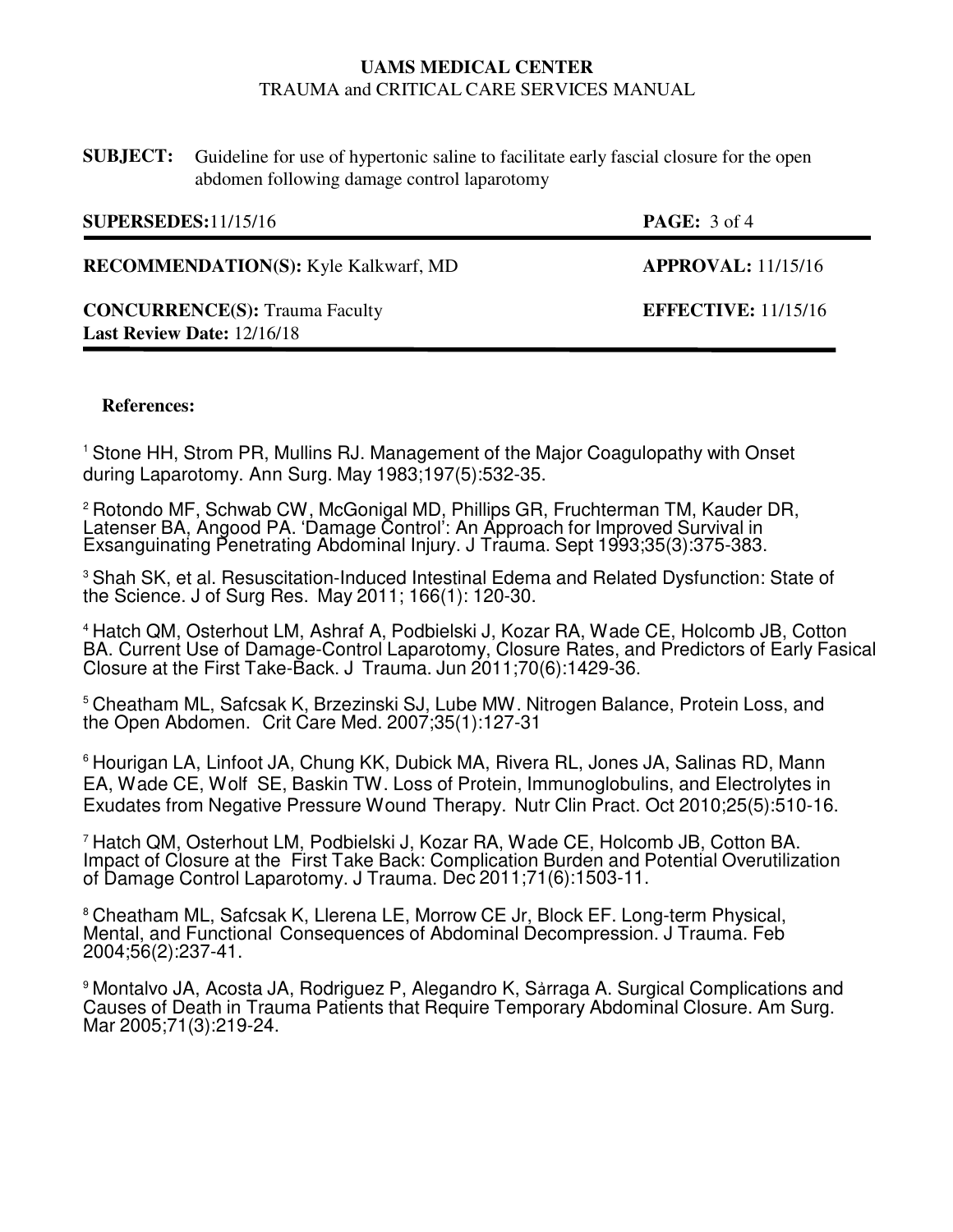**SUBJECT:** Guideline for use of hypertonic saline to facilitate early fascial closure for the open abdomen following damage control laparotomy

| <b>SUPERSEDES:</b> 11/15/16                                                | <b>PAGE:</b> $4$ of $4$ |
|----------------------------------------------------------------------------|-------------------------|
| <b>RECOMMENDATION(S):</b> Kyle Kalkwarf, MD                                | APPROVAL: 11/15/16      |
| <b>CONCURRENCE(S): Trauma Faculty</b><br><b>Last Review Date: 12/16/18</b> | EFFECTIVE: $11/15/16$   |

<sup>10</sup> Shapiro MB, Jenkins DH, Schwab CW, Rotondo MF. Damage Control: Collective Review. J Trauma. Nov 2000;49(5):969-78.

<sup>11</sup> Radhakrishnan RS, Xue H, Moore-Olufemi SD, Weisbrodt NW, Moore FA, Allen SJ, Laine GA, Cox CS Jr. Hypertonic Saline Resuscitation Prevents Hydrostatically Induced Intestinal Edema and Ileus. Crit Care med. Jun 2005;34(6):1713-18.

<sup>12</sup> Radhakrishnan RS, Radhakrishnan HR, Xue H, Moore-Olufemi SD, Mathur AB, Weisbrodt NW, Moore FA, Allen SJ, Laine GA, Cox CS Jr. Hypertonic Saline Reverses Stiffness in a Sprague-Dawley Rat Model of Acute Intestinal Edema, Leading to Improved Intestinal Function. Crit Care Med. Feb 2007;35(2):538- 43.

<sup>13</sup> Cox CS Jr, Radhakrishnan R, Villarrubia L, Xue H, Uray K, Gill BS, Stewart RH, Laine GA. Hypertonic Saline Modulation of Intestinal Tissue Stress and Fluid Balance. Shock. May 2008;29(5):598-602.

<sup>14</sup> Attuwaybi BO, Kozar RA, Moore-Olufemi SD, Sato N, Hassoun HT, Weisbrodt NW, Moore FA. Heme Oxygenase-1 Induction by Hemin Protects Against Gut Ischemia/Reperfusion Injury. J Surg Res. May 2004;118(1):53-7.

<sup>15</sup> Attuwaybi B, Kozar RA, Gates KS, Moore-Olufemi S, Sato N, Weisbrodt NW, Moore FA. Hypertonic Saline Prevents Inflammation, Injury, and Impaired Intestinal Transit after Gut Ischemia/Reperfusion by Inducing Heme Oxygenase-1 Enzyme. J Trauma. Apr 2004;56(4):749-58.

<sup>16</sup> Gonzalez EA, Kozar RA, Suliburk JW, Weisbrodt NW, Mercer DW, Moore FA. Conventional Dose Hypertonic Saline Provides Optimal Gut Protection and Limits Remote Organ Injury after Gut Ischemia Reperfusion. J Trauma. Jul 2006;61(1):66-73.

<sup>17</sup> Harvin JA, Mims MM, Duchesne JC, Cox Jr CS, Wade CE, Holcomb JB, Cotton BA. Chasing 100%: the use of hypertonic saline to improve early, primary fascial closure after damage control laparotomy. Journal of Trauma and Acute Care Surgery. 2013 Feb  $1;74(2):4$